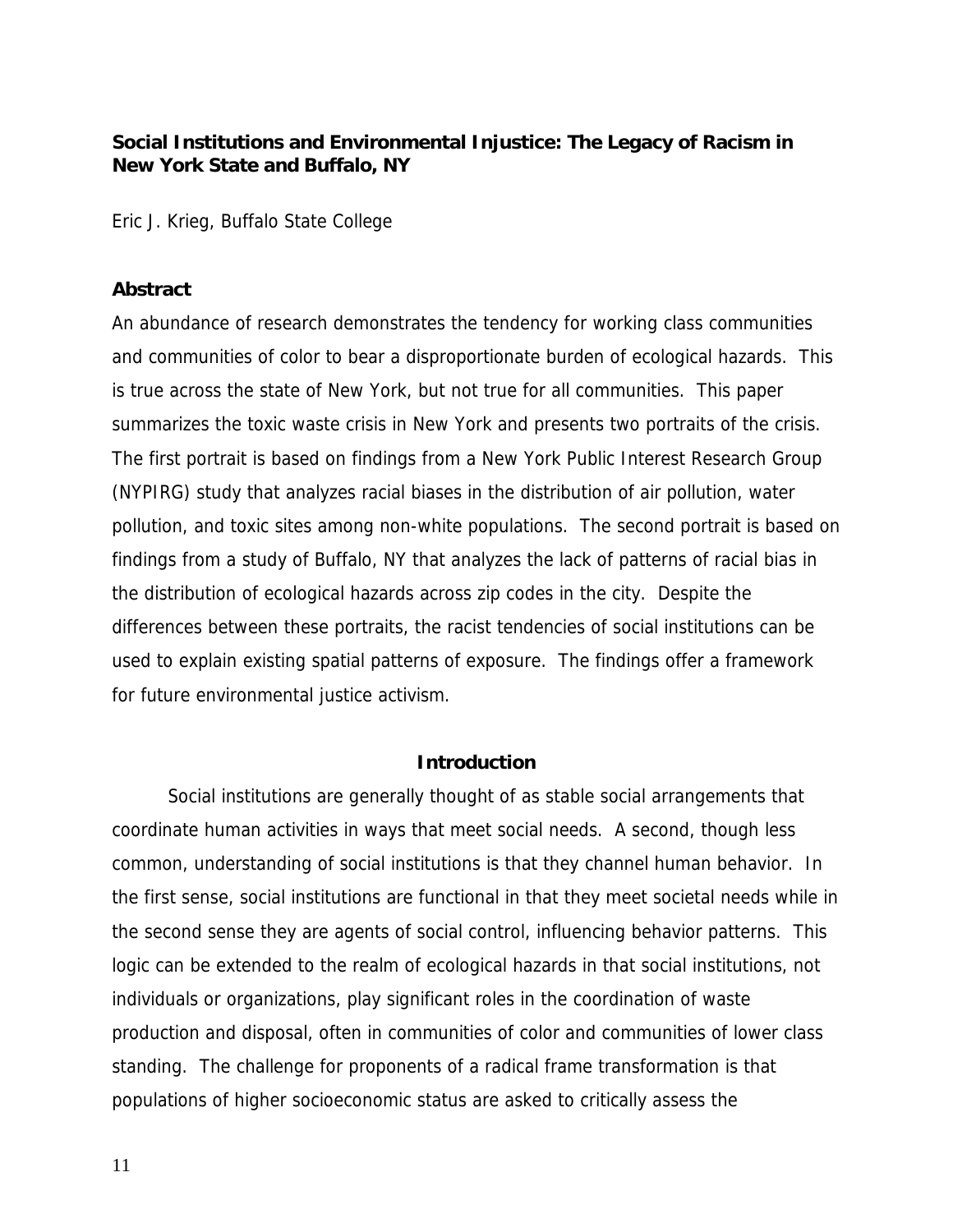environmental impacts of the social institutions that have benefited them the most. The following analyses demonstrate the extent and distribution of cost externalization in the process of capital accumulation.

### **Structural Sources of Injustice**

While a vast multitude of factors contribute to environmental injustices, this article discusses three factors that racialize communities in ways that foster disproportionate exposure to ecological hazards: 1) the tendency for capital to externalize waste onto third parties, 2) the emergence of a *path of least resistance* in which some communities are less able to resist (or more dependent on) polluting industries, and 3) the historical failure of the state to effectively regulate toxics use and disposal. These institutional forces have shaped current injustices and serve as indicators of the relative power imbalance between private capital and host communities.

Capitalist commodity production is dependent upon both the exploitation of labor and the depletion of nature. James O'Connor (1988) refers to these as the first and second contradictions of capital. The first contradiction, as outlined by Marx (1867/1977) is based on a critical examination of the social relations of capitalist production in which the labor class produces a greater amount of wealth than it receives in exchange for work. Marx hypothesized that this will result in a shift of wealth toward the capitalist class and conditions conducive to a labor revolt that would signal the end of capitalism. History has shown, however, that capitalism is far more resilient than Marx had predicted and that the social relations of production are in a constant, yet exploitative, state of struggle. The second contradiction of capital refers to the use of nature as a point of economic departure in the process of capital accumulation. This includes the use of nature as both tap (the extraction of raw materials) and sink (the disposal of post-manufacturing wastes) in the accumulation process. While capitalism has been very successful in overcoming the crises in the social conditions of production (the first contradiction), it is doubtful whether it can overcome crises in the natural conditions of production (the second contradiction).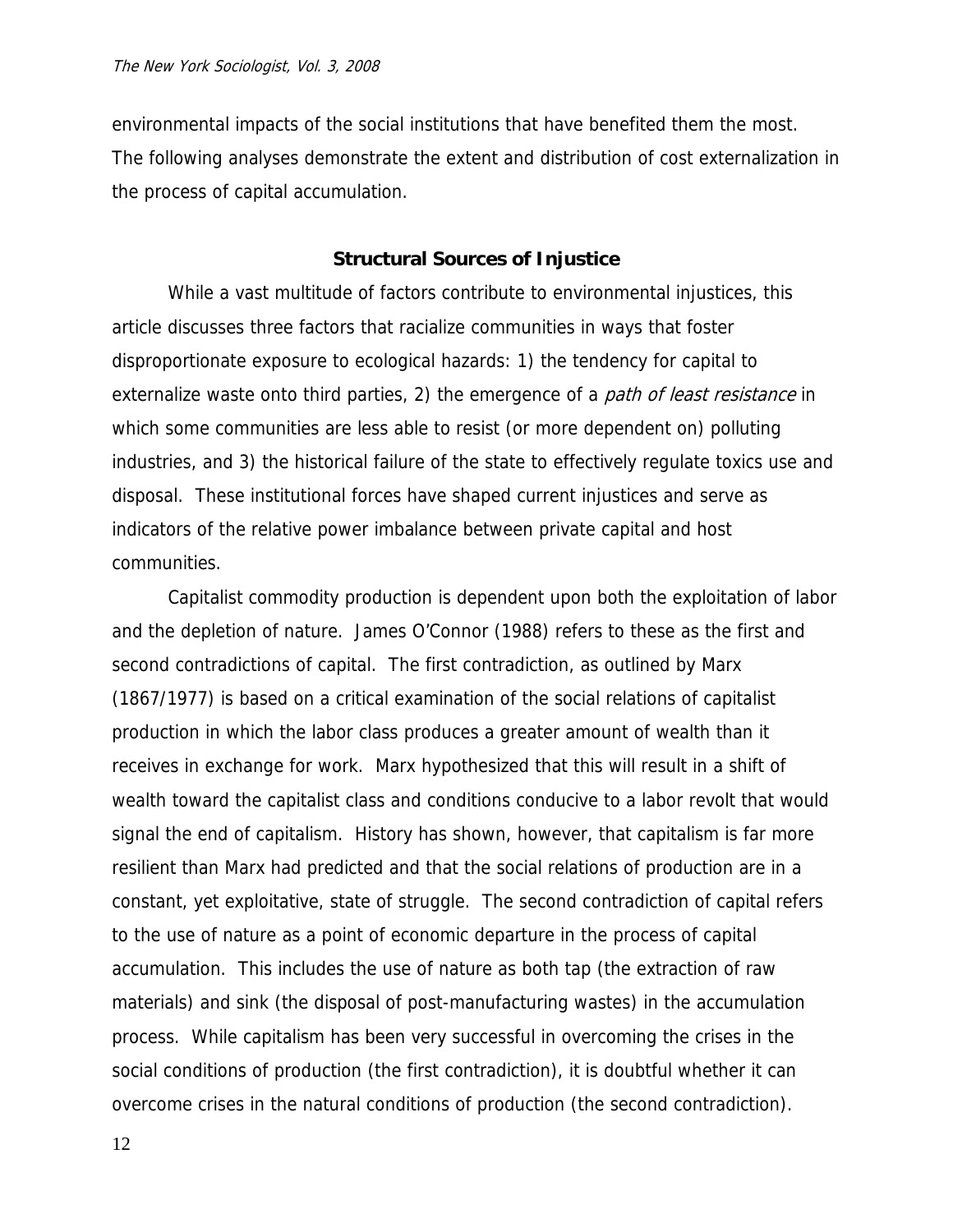#### The New York Sociologist, Vol. 3, 2008

Not surprisingly, the combination of social exploitation and environmental destruction has led to a condition in which less powerful working and lower class communities (those labor forces highly disciplined by labor) are more likely to bear a disproportionate burden of ecological hazards relative to wealthier communities. Research in the field of environmental justice demonstrates that this is usually the case; however, an even greater amount of research shows that racial bias to the distribution of ecological hazards is more pronounced than class bias. The association of working class communities and communities of color with ecological hazards is, in part, explained by the concept of the *Path of Least Resistance*. This refers to the tendency of hazards to end up in those communities least able to resist them, or in many cases, communities that actively recruit "dirty" industries as a way to boost employment and/or local tax bases.

The following sections summarize two studies that test the environmental justice thesis. The first (Chase, 2004) is based on findings from a study conducted by the Citizens Environmental Coalition which analyzes racial biases in the distribution of air pollution, water pollution, and toxic sites among non-white populations. The second (Krieg, 2004) is based on findings from a study of Buffalo, NY that analyzes the lack of patterns of racial bias in the distribution of ecological hazards across zip codes in the city.

### **Spatial Analysis of Pollutants by Race in New York State**

In March of 2004, the Citizens Environmental Coalition published a study testing for patterns of environmental racism in the state of New York. The study employed a sophisticated methodology in which the state was divided into Zip Code Tabulation Areas defined by the U.S. Bureau of the Census. The frequency of ecological hazards was then matched to each zip code and census data was added. The end result is that each zip code constitutes a single case with data for both race and ecological hazards. The Zip codes were then classified according to percentage of the population consisting of people of color.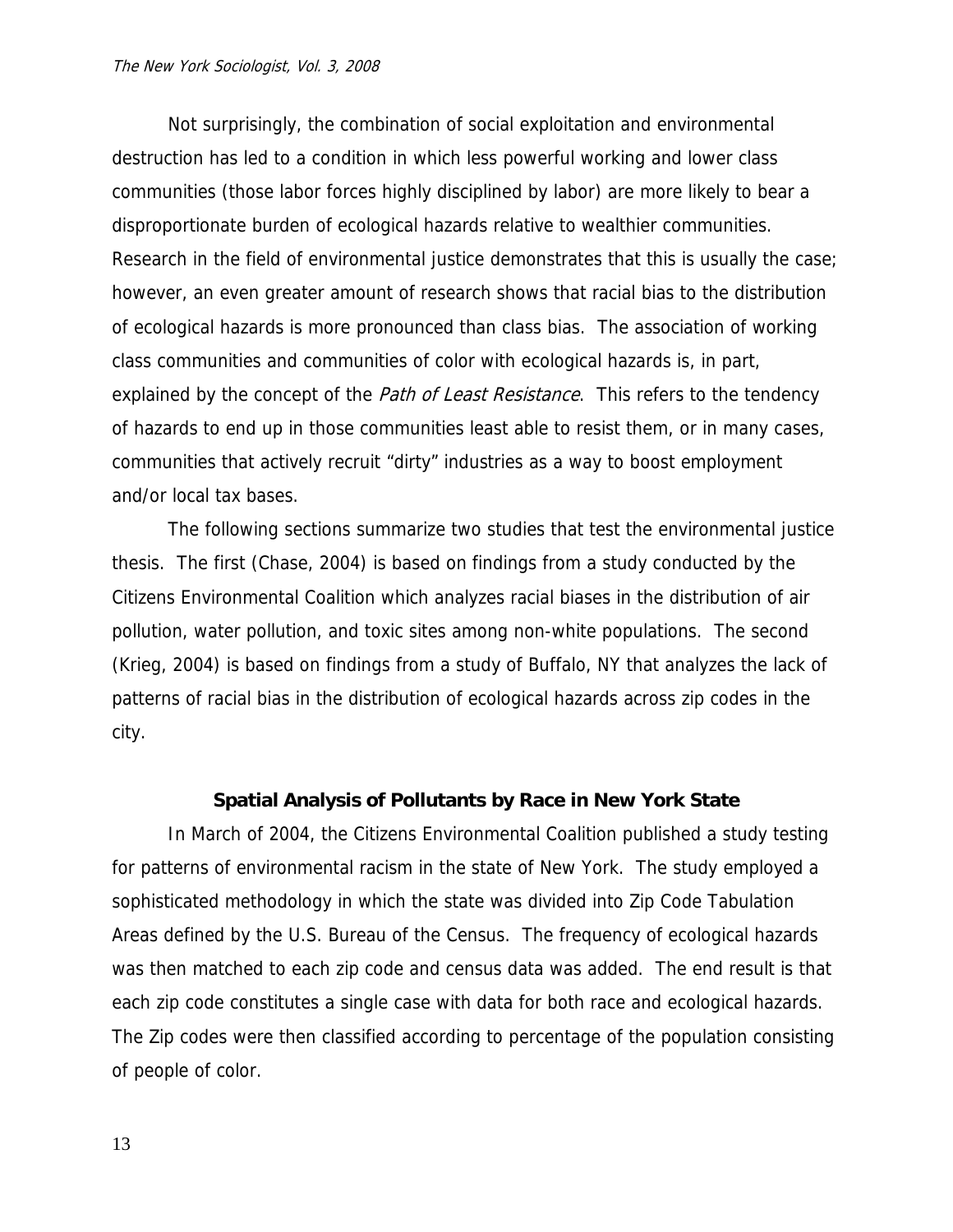A ratio of the percentage of ecological hazards to the percentage of total land area was then calculated for each racial grouping. A ratio of 1:1 (a value of 1 on the vertical scale in the charts below) indicates that zip codes comprising 15% of the total land mass house 15% of the total ecological hazards. Therefore, any ratio greater than 1.0 indicates a disproportionate burden. For example, a ratio of 2 on the vertical axis indicates twice the predicted rate of exposure. The results are presented in graphic form below.



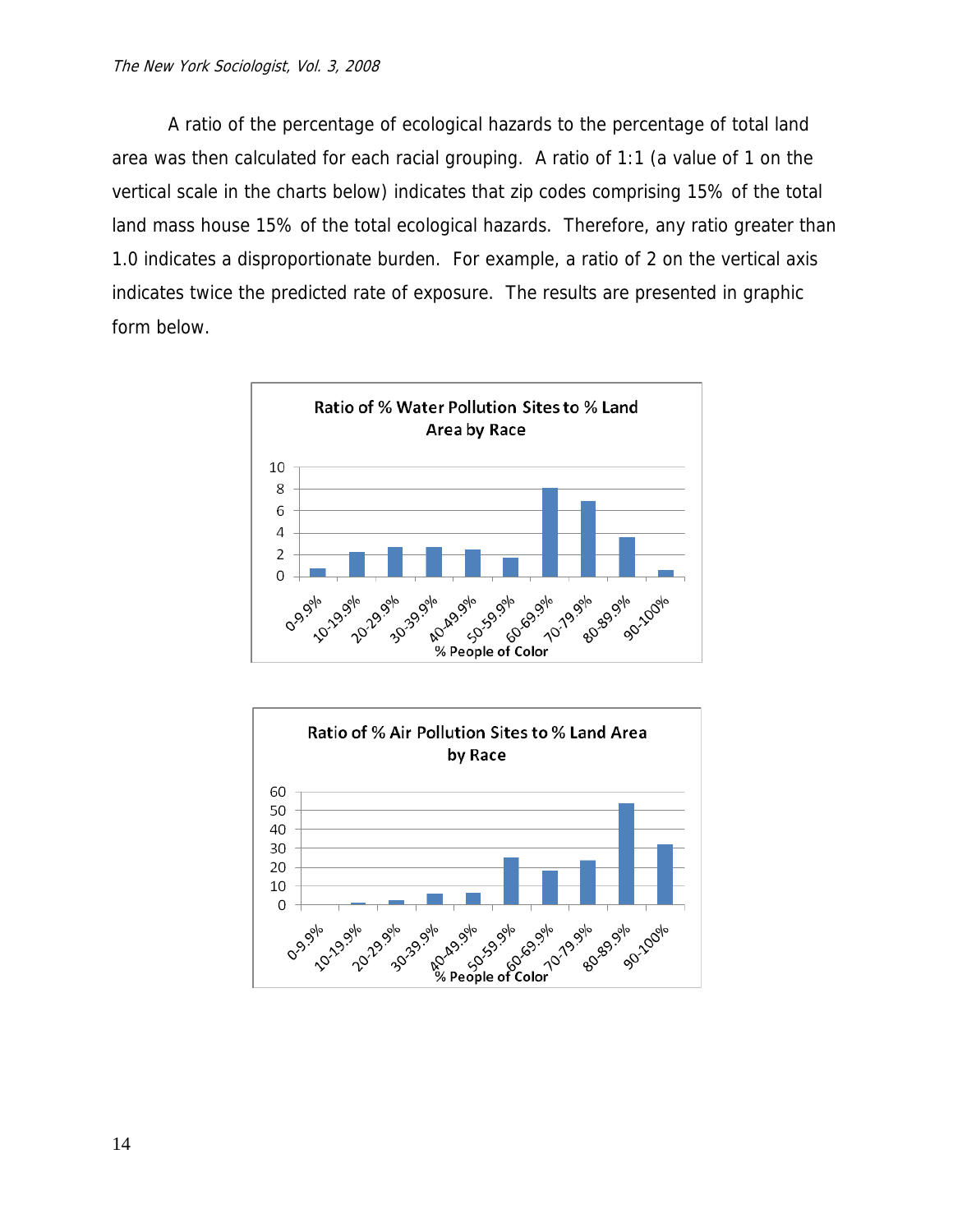

Consistent with the overall environmental justice thesis, these results indicate that people of color communities (zip codes) bear a significantly greater burden from the risks posed by toxic hazards relative to white communities. The results, however, represent patterns found at the state level and may not be generalized to the local level. To assess whether state-level findings are reflected at the local level, a similar analysis is conducted in the city of Buffalo, NY.

## **(The Absence of) Environmental Racism in Buffalo, NY**

African American history in Buffalo is a history of social relations, particularly the role of African Americans in the Buffalo labor market. This history can be used to understand environmental racism and classism in Buffalo in light of existing patterns of residential segregation.

The Erie Canal, completed in 1825, was located at the eastern terminus of the Great Lakes close to downtown Buffalo. Access to Lake Ontario by way of the Niagara River was made impossible by the 160 foot high escarpment that is Niagara Falls. The opening of the Erie Canal therefore meant that a great deal of trade to and from the west eventually made its way through Buffalo's harbor and onto canal boats for the trip east. The African American population was small at this time, around 60, and African Americans were effectively blocked from dock work which the Irish largely monopolized.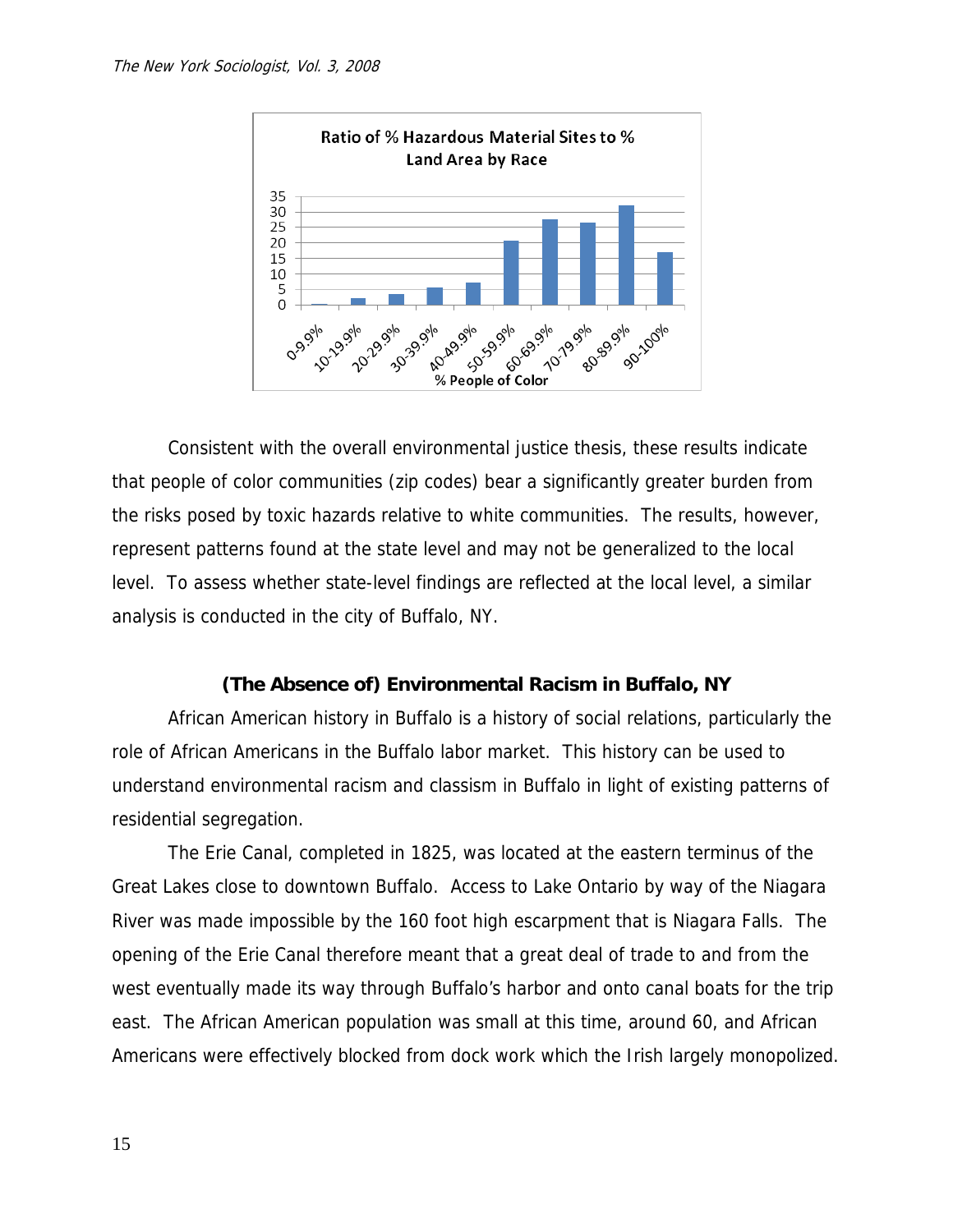Thus despite geographic proximity to downtown and commercial work on the harbor and Erie Canal, African Americans were relegated to service industry jobs.

In 1830, the African American population numbered about 60 individuals and by 1905 grew to only about 1,200 in a city of roughly 400,000, just .3% of the total population (Williams, 1999:27). African American males were employed primarily in hotel and railroad service positions as waiters, cooks, bartenders, bellhops, and janitors. African American females faced an even smaller labor market that offered unskilled work in hotels or as domestic servants in wealthy white households (Williams, 1999). Employment was dependent upon geographic proximity to downtown in light of the lack of mass transportation systems. Consequently, a vast majority of African Americans resided in an area to the immediate east of downtown. The Michigan Avenue Baptist Church, near the intersection of Michigan Avenue and Broadway, was a cornerstone of the community and remains a well-known landmark, having played a significant role in the Underground Railroad in the early part of the 19<sup>th</sup> Century.

The history of the Erie Canal in Buffalo is a relatively short (25 year) period defined by ethnically segregated labor markets. The construction of railroads accelerated the demise of the Erie Canal and by the 1850s the canal was considered largely inefficient compared to rail. As rail travel increasingly dominated transportation infrastructure, Buffalo was bypassed as a commercial center, and its economy began to transform into an industrial/manufacturing base. The local economy shifted from one that moved commodities to one that produced commodities. While some steel production did take place during the  $19<sup>th</sup>$  century, Buffalo was not recognized as a "steel city" until 1904 when Lackawanna Steel began receiving iron ore from Minnesota and coal from Pennsylvania. Three years later, in 1907, Lackawanna steel employed as many as 6,000 workers (Goldman, 1983:141). At this time, only Chicago surpassed Buffalo in total rail traffic (Williams, 1999:10). Buffalo's African American population remained small until about 1915, when thousands of African Americans migrated from southern states, in search of work (primarily unskilled) in northern cities. By 1937 the African American population reached roughly 13,000 and was predominantly male (Williams, 1999:3). As Buffalo's economy transformed from commercial to industrial,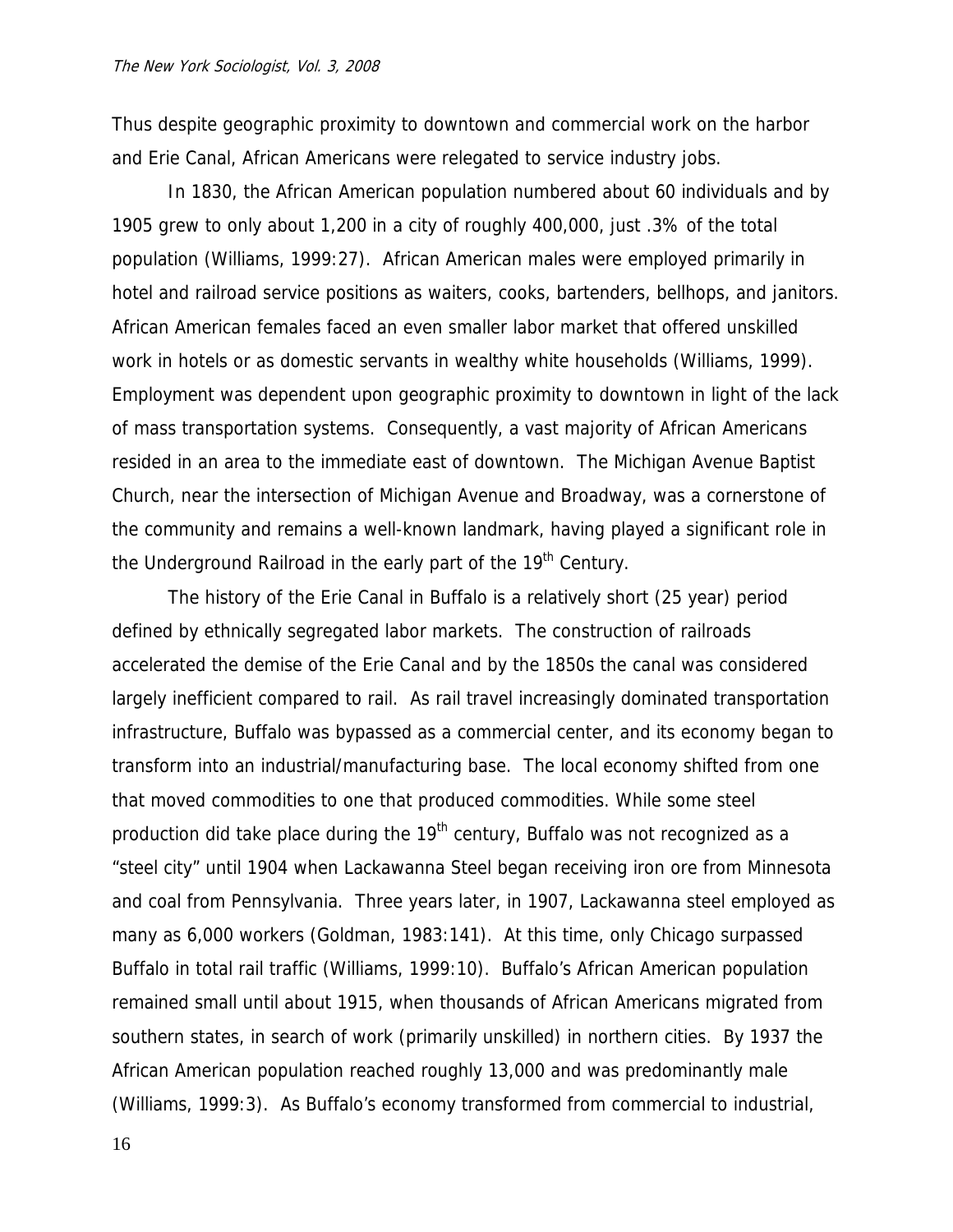the social relations of production redefined the role of African Americans in the labor force.

This transition to a manufacturing/industrial economy was spurred by rising demands for labor during and after World War I. It is in this part of the  $20<sup>th</sup>$  Century that Buffalo's African American population and its role in local labor markets underwent significant changes. Previously excluded from industrial work that was largely dominated by Irish and German workforces, African American males began to enter manufacturing jobs as overall demand for labor grew. Despite growing access to this new class of work, African Americans were excluded from those neighborhoods closest to the mills which were originally built as company towns to house a workforce of mostly European decent. Most of the city's African American population lived near downtown, several miles north of the steel mills. Distance alone blocked African Americans from working in the mills and those who did were generally excluded from steelworkers unions. At times, as in the steelworker strike of 1919, African Americans from other parts of the country were hired to work in Buffalo, only later to find that their jobs were to act as scabs in the steel mills to help management break strikes. The combined effect of these events confined African Americans to a specific geographic region of the city - a region removed from jobs in the mills to the south.

Historically, the lower east side of Buffalo had been an area of immigrants, a transitional kind of neighborhood where people of various ethnic backgrounds lived among one another. As upward mobility provided the means for Germans and later Jews to move to the northern sections of the city, such opportunities were not afforded to African Americans. Plentiful housing and a growing population of African Americans moving from the south into northern cities transformed the lower east side into a lower income and predominantly African American neighborhood. While new industries sprang up in other parts of the city (chemical, automobiles, and airplane manufacturing), the African American population was largely limited to the lower east side, increasingly taking on the characteristics of a marginalized labor force.

The east side remained racially integrated until the period immediately following World War II which marked the beginning of a new era of residential segregation.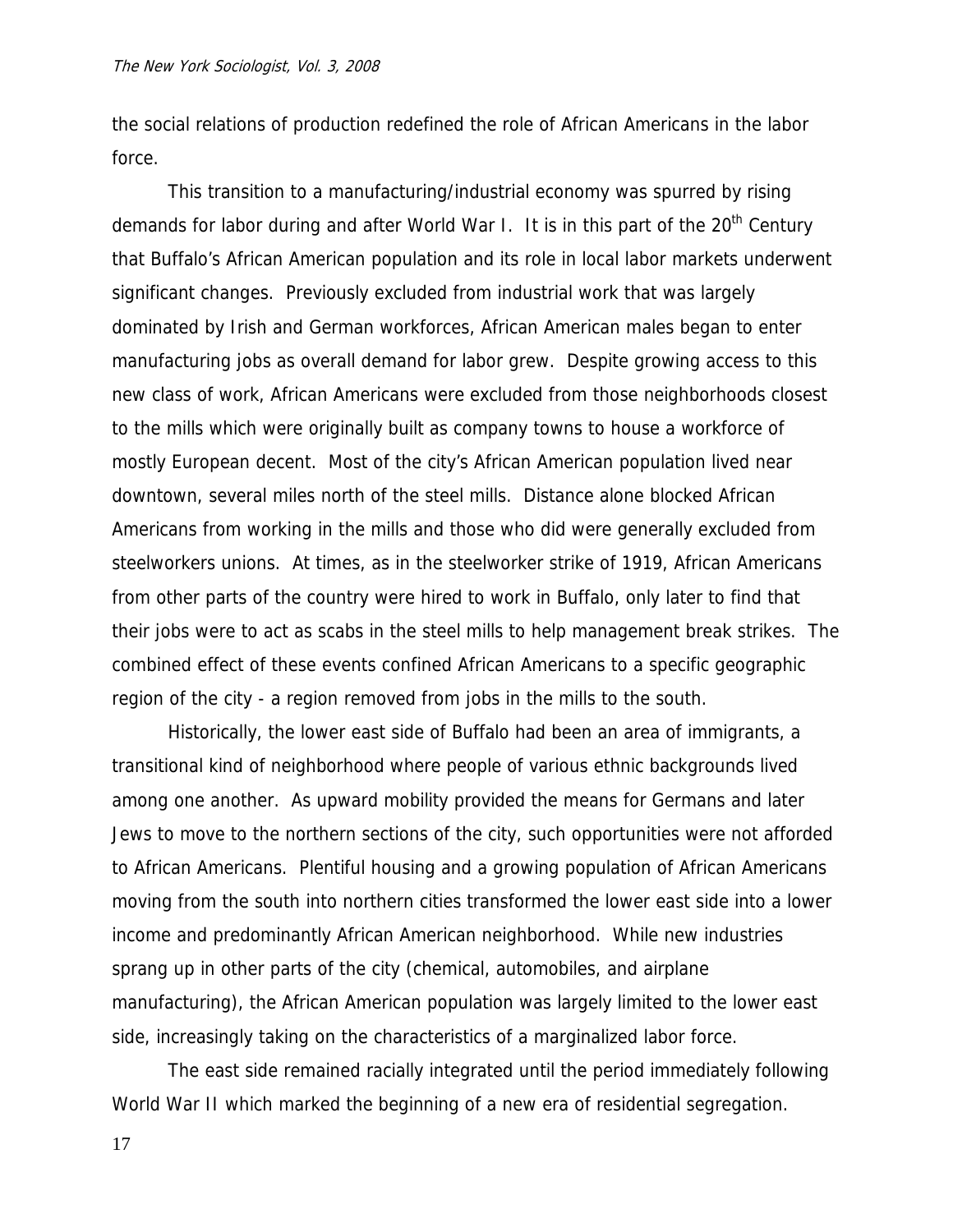#### The New York Sociologist, Vol. 3, 2008

Massive increases in suburban housing outside of the city were spurred by the rise of an automobile culture, interstate highways, and racist housing policies. Like most cities in the 1950s, Buffalo underwent a massive emigration of whites into the suburbs. Census data show that the city's population peaked at some point in the 1950s and rapidly declined with the suburbanization of surrounding areas during the next 50 years. In addition to the decline in overall population was an even more pronounced decline in the city's white population. Between 1950 and 1960, the city lost nearly 20% of its white population (over 80,000 residents) while the African American population nearly doubled to over 70,000 residents (Goldman, 1983:285).

Racist housing policy spurred a classic pattern of "white flight" to the suburbs. Lending agencies have a great deal to gain by limiting residential integration. The Federal Housing Authority can control real estate markets by issuing credit ratings which are determined by the demographic composition of the community. Consequently, communities with diverse racial populations are issued low credit ratings thereby driving down home ownership. In this way, banks directed white homeowners into the suburbs and falling real estate values subsequently pushed and pulled African American residents pushed and pulled into the vacated neighborhoods of the east side. Figure 1 is a street map of the 17 zip codes that encompass the city of Buffalo. Using 2000 Census data, zip codes are trifurcated and shaded according the percent of the population that is African American.

As shown in Figure 1, the African American population of the city is concentrated in an east to northeast band beginning around downtown to the west and extending northeastward. Zip code 14203, which consists of a northern section around downtown and a southern section on the shore of Lake Erie, contains essentially no population in its southern section. This area consists almost exclusively of rail yards, shipping docks, and industrial land largely vacant since the days of steelmaking.

### **Race and Class in Buffalo Today**

The historical trends described above are reflected in current demographic patterns. In the past 50 years, Buffalo has lost nearly half of its population. According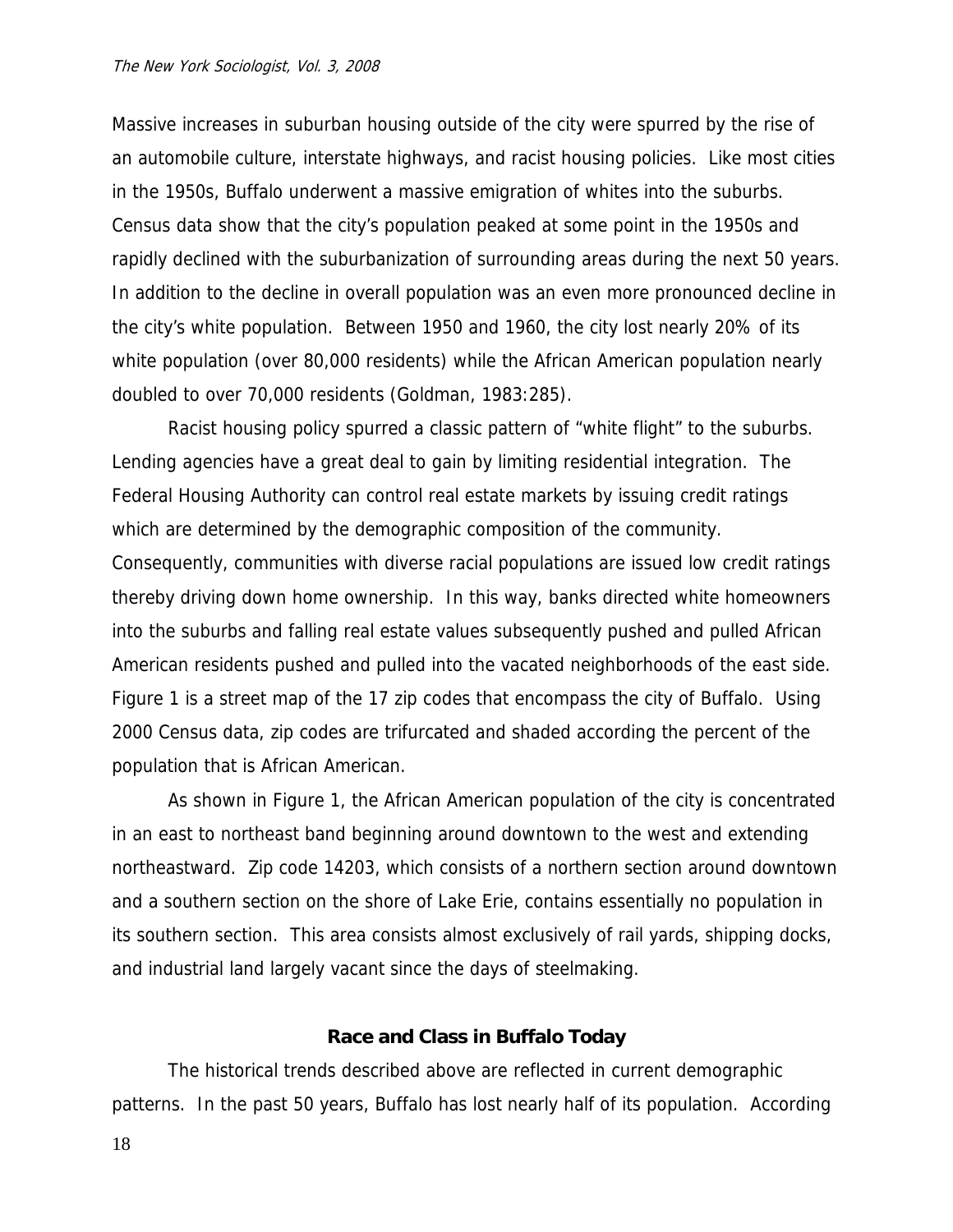to the 1950 U.S. Census (U.S. Bureau of the Census, 1998), Buffalo was the 15<sup>th</sup> largest city in the U.S. with a population of 580,132. By 2000 the population had shrunk to 292,648, a 49.6% loss (U.S. Bureau of the Census, 2000). Accompanying the overall population decline are emerging patterns of racism and segregation, particularly in terms of African American/white comparisons. In 2000, median household income for whites is \$28,484 and only \$19,795 for African Americans, only 69.5% of white median household income. Similarly, African American per capita income is only 69.1% of white per capita income. Citywide, African Americans comprise 37.2% of the total population and 48.4% of the population living in poverty. By comparison, whites make up 54.7% of the population, and 37.4% of the population living in poverty. Overall, African Americans are nearly twice as likely to live in poverty (33.3%) than are whites (17.5%). Table 1 shows social and economic indicators for the city of Buffalo. As Figure 1 shows, this population is located close to downtown and northeast of downtown.

| Social Indicator                        | 1990 Census | 2000                |
|-----------------------------------------|-------------|---------------------|
|                                         |             | Census <sup>*</sup> |
| Population                              | 328,123     | 292,648             |
| Median Household Income                 | \$18,482    | $$18,623*$          |
| Median Family Income                    | \$23,887    | $$23,236*$          |
| Per Capita Income                       | \$10,445    | $$11,378*$          |
| Percent of Population Living in Poverty | 24.9        | 26.6                |
| Percent of Families Living in Poverty   | 21.7        | 23.0                |
| Percent of Children (0-17) Living in    | 38.5        | 38.4                |
| Poverty                                 |             |                     |
| <b>Median Housing Value</b>             | \$46,600    | \$45,009*           |
| <b>Median Gross Rent</b>                | \$352       | \$358*              |

Table 1: Social and Economic Characteristics of the City of Buffalo (1990 and 2000)

\* Dollar amounts are expressed in 1990 dollars to control for the effects of inflation.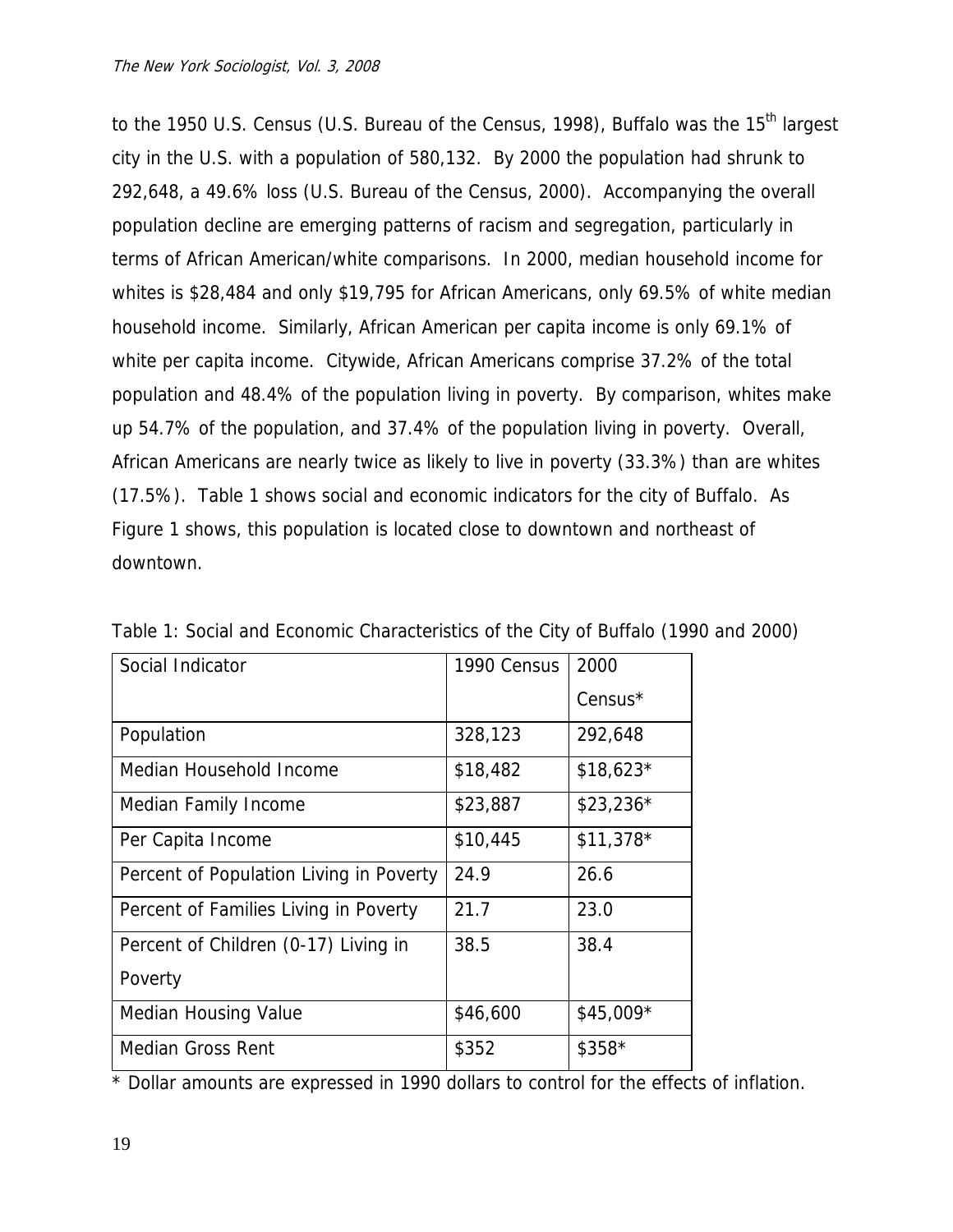Amounts listed by the 2000 Census are multiplied by .759 to obtain 1990 values.

The literature on environmental justice predicts that the distribution of ecological hazards over a geographic area will not be even. A significant number of studies identify race and or class biases to the distribution of ecological hazards. One could therefore predict that in Buffalo, the area shaded darkest in Figure 1 would be disproportionately impacted by ecological hazards. To analyze this distribution, zip codes are selected as the unit of analysis and used to test for patterns of environmental racism and environmental classism. Environmental racism is assessed by comparing the frequency of ecological hazards in each of the three regions identified in Figure 1.

According to data from the 2000 U.S. Census, 17 zip codes are located within the city limits with 6 of these extending slightly into the neighboring towns of Tonawanda, Cheektowaga, and West Seneca. Therefore, Buffalo cannot be analyzed by zip code without including a small portion of these other communities. When the 17 zip codes are combined, the aggregate population is 315,081 (22,433 greater than the population of the city of Buffalo). Because the additional population live along the city's eastern limit, there is little evidence to suggest that the aggregate demographic characteristics of the population of the 17 zip codes are radically different from that of the city. Table 1 shows statistics from the 2000 U.S. Census representing the city and the 17 zip codes aggregated for the study.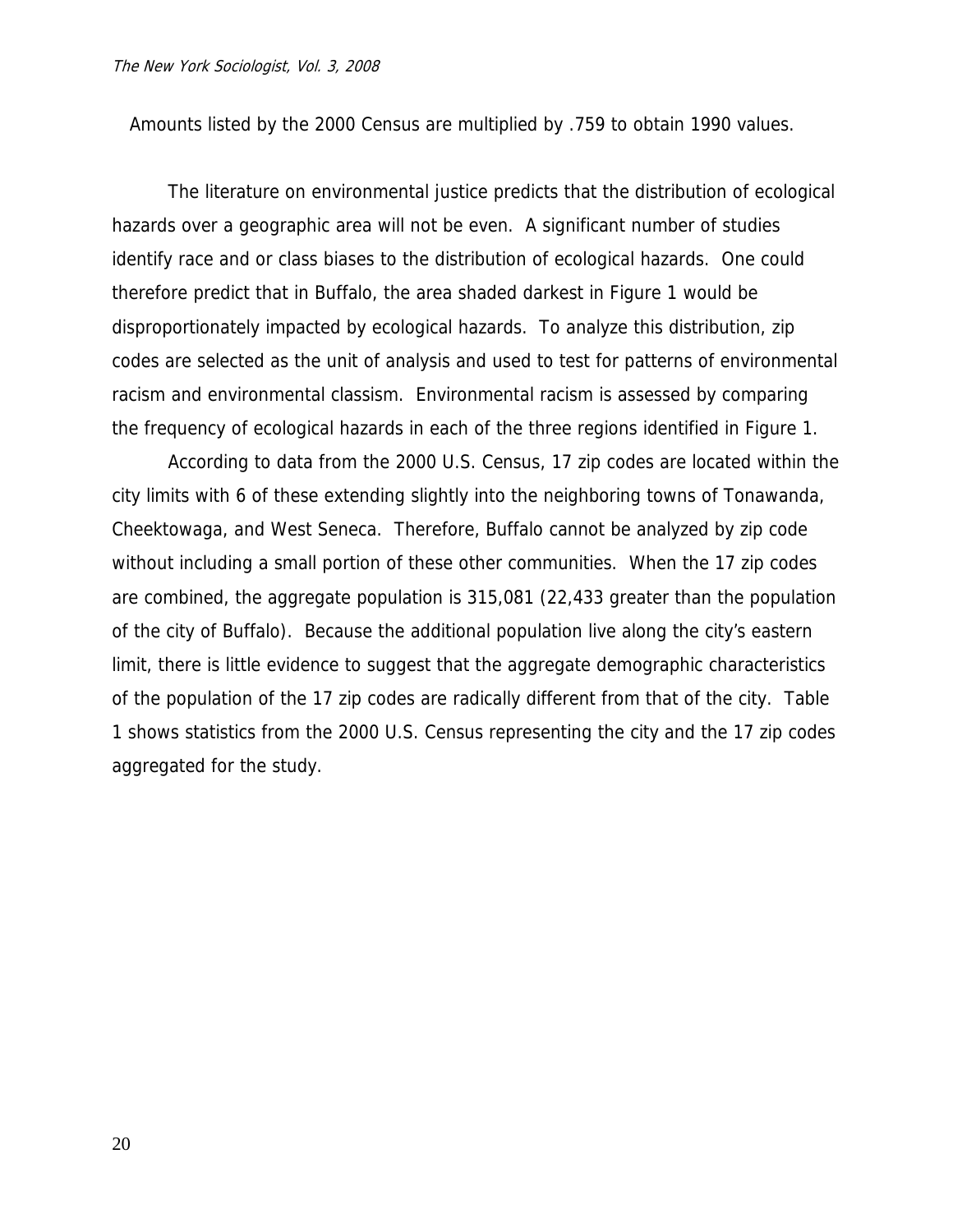

The data in Table 1 show that the degree of racial segregation and class inequality found in the 17 zip codes parallels that found in the city. Whites constitute a slightly larger percent of the population in the study area while African Americans constitute a slightly smaller percent. Compared to the city of Buffalo, income and poverty levels between whites and African Americans remain relatively constant in the study area. Overall, the 22,433 additional residents in the study area do not bias the data.

# **Ecological Indicators**

Claims of environmental injustice can be assessed by comparing average numbers of ecological hazards between communities. Ecological hazards can take a variety of forms including waste sites of various types, disposal facilities, transfer stations, and industrial emissions. Other less visible forms of ecological hazards can include ambient air quality, noise pollution, the presence of highways, a lack of access to parks and other environmental amenities, indoor air quality, lead-contaminated soil,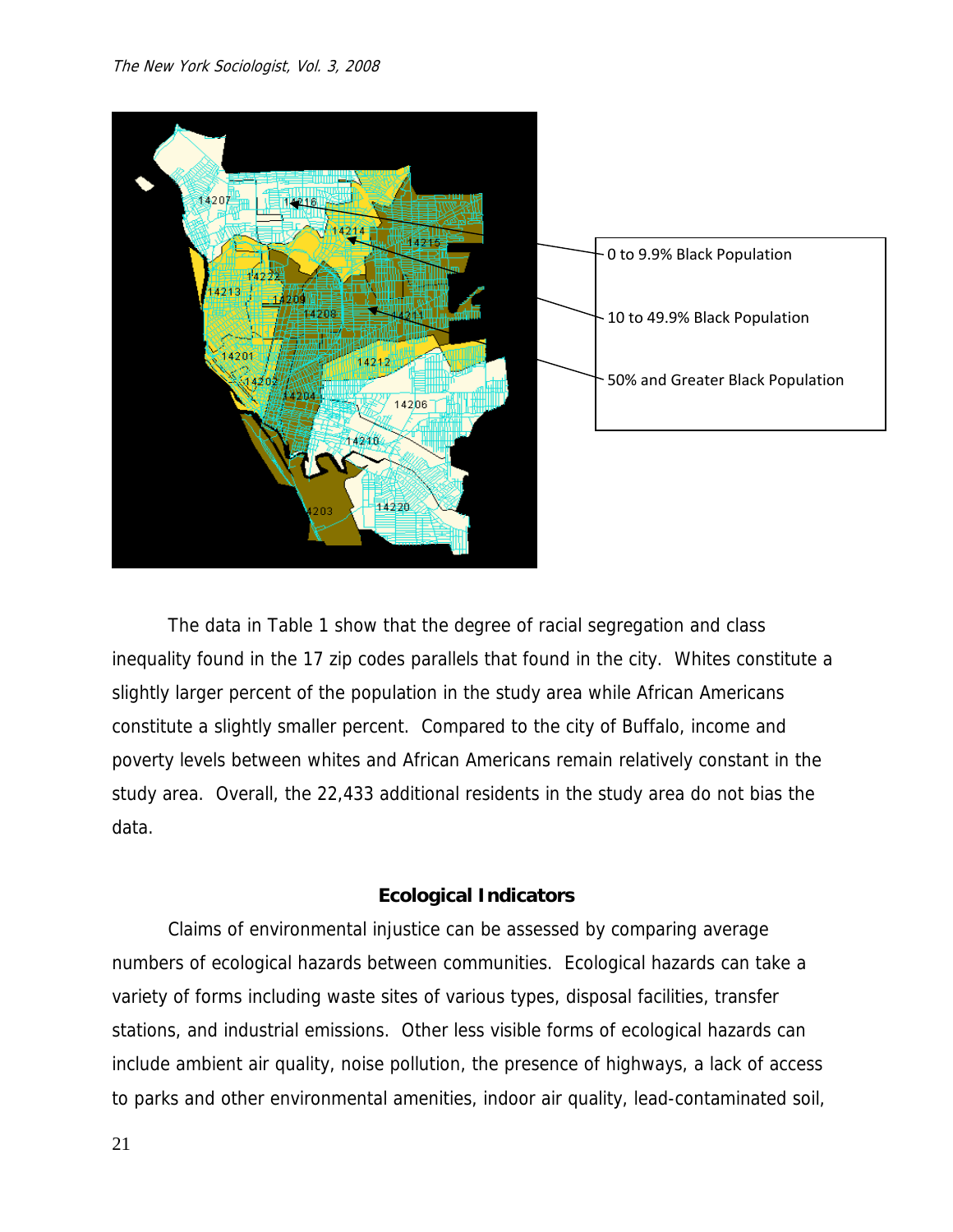drinking water quality, quality of local diets, and others. The indicators used in this study consist of EPA Regulated Sites and Toxic Release Inventory data. Data were obtained using the U.S. EPA EnviroFacts Warehouse web site.

The two indicators of ecological hazards included in the analysis are the sum total number of pounds of on-site toxic releases from reporting years 1988 to 2001 and the total number of EPA regulated sites as reported on January 31, 2001. Toxic Release Inventory (TRI) data were gathered using the U.S. Environmental Protection Agency's TRI Explorer website on January 20, 2004. The search was conducted for all reportable chemicals. In sum, the 17 zip codes contain 37 Toxic Release Inventory (TRI) reporting facilities in 2002, a cumulative total of 7,247,225 lbs. of on-site TRI toxic releases between 1988 and 2001, and 1,059 EPA regulated sites. The data for EPA Regulated Sites were gathered on January 31, 2001 using the U.S. Environmental Protection Agency's *EnviroFacts Warehouse* website using a "Multi-system Query". EPA-regulated sites consist of a wide-range of existing and potential hazards including toxic chemical releases, permit compliance, and hazardous waste handling.

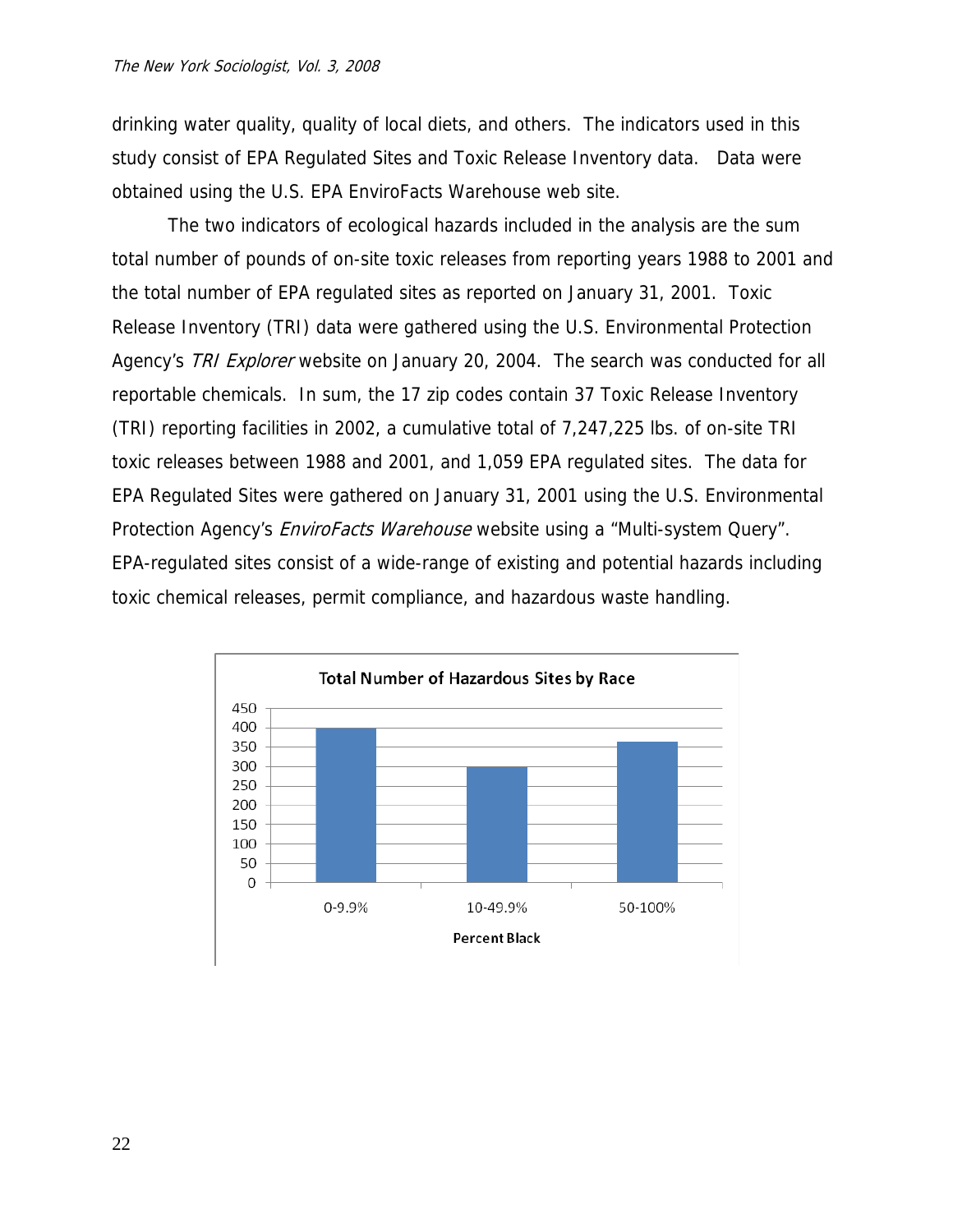

 The data reveal no evidence to suggest that those zip codes housing large proportions of African Americans are disproportionately affected by ecological hazards, at least as represented by the measures used in this analysis. In fact, African American neighborhoods are likely to house slightly less ecological hazards. Evidence does exist to suggest that lower income zip codes are disproportionately affected by TRI releases, but not by EPA Regulated Sites. Therefore, while the data demonstrate an element of environmental classism, they do not demonstrate environmental racism.

Although these findings are surprising, they can be explained using historical and geographic patterns of industrialization, labor market segregation, and residential racialization. The temporal relations of industrialization and residential segregation created a geographically specific African American population in an area of the city with a history of less industry and fewer ecological hazards. One outcome of these processes is a "reverse pattern" of environmental racism. Whereas deindustrialization and white flight can lead to environmental racism, similar processes eliminated or supressed patterns of environmental racism in Buffalo. The historical specificity of place may help to explain why previous analyses of market dynamics by Been (1994) and Been and Gupta (1997) do not reach conclusive results.

Despite the failure of the data to support the environmental racism thesis, racism continues to offer a valid explanation of (1) the current status of Buffalo's African American population and (2) the lack of patterns of environmental racism. As a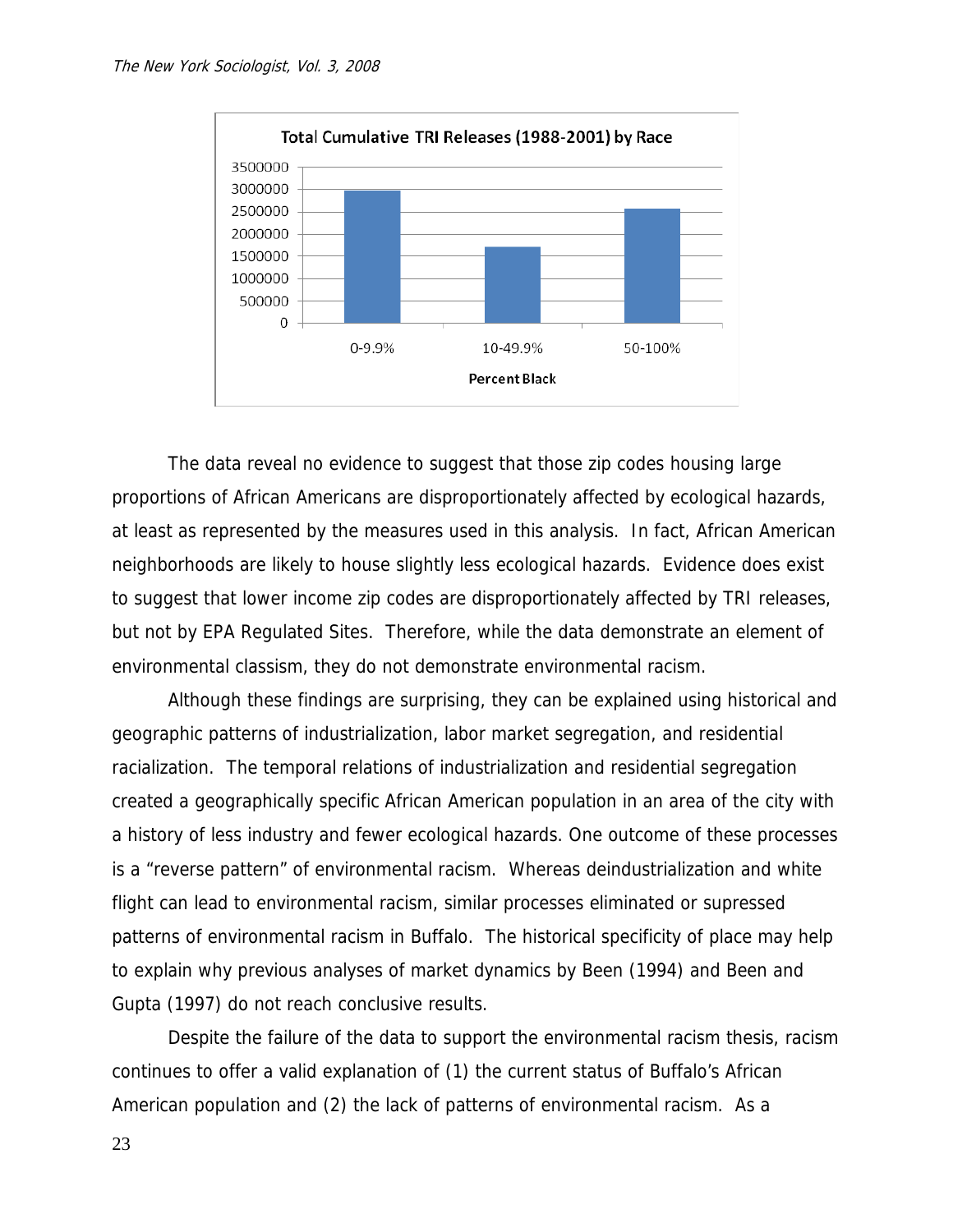population that was economically marginalized by racist labor markets, African Americans constituted that group most likely to be drawn into a region characterized by low cost housing. As chance would have it, this was an area geographically distinct from historically industrialized sections of the city. Consequently, race remains the variable most salient to explanations of current patterns of disproportionate exposure. Although the bias against lower income zip codes is stronger than the bias against zip codes with a higher proportion of African American residents, income does not offer the ability to explain the trends as clearly as they are explained by race.

Taken together, these two studies indicate the following: (1) race is a far more important variable than is often believed and (2) political and economic institutions play critical roles in fostering institutionalized racism.

### **The Promise and Peril of Policy Initiatives**

Targeted enforcement, safe alternatives and precautionary principles are all steps in the right direction, yet by themselves they are relatively conservative strategies that fail to directly challenge the social institutions that allow processes that foster environmental injustices to persist. The EJM must reach beyond the existing "tool kit" of potential solutions and create new frameworks that foster greater levels of community involvement and the development of regional coalitions of communities. This approach is more likely to foster (1) broad based support for the rights of citizens, workers, and communities, (2) increasing the effectiveness of regulatory efforts and (3) articulated community and individual experiences in a politicized/critical framework of social change that attempts to "dismantle the mechanisms by which capital and the state displace the social and ecological costs of production...(Faber, 1998:13). The first step in this process is to regain the sociological imagination by moving away from strategies that focus on change at the individual level and toward strategies that focus on social arrangements that facilitate capital accumulation at the expense of human and environmental health.

A number of legislative initiatives could have the effect of reducing overall pollution including: (1) increasing public participation, (2) minimizing risks by targeting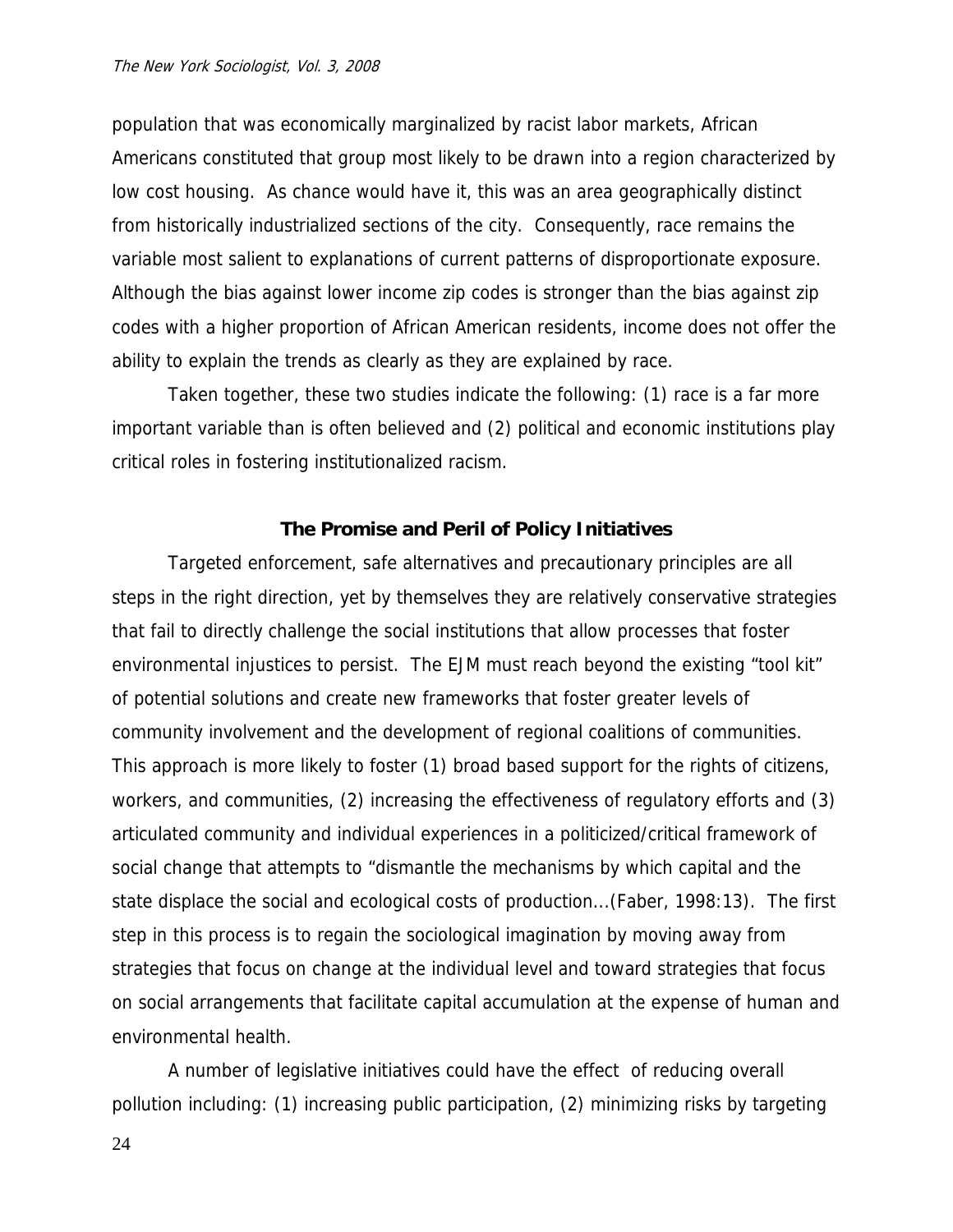#### The New York Sociologist, Vol. 3, 2008

compliance, enforcement, and technical assistance, (3) encouraging investment by expediting brownfield review processes and expanding brownfield redevelopment efforts, and (4) promoting cleaner development by encouraging economic development projects that incorporate state-of-the-art pollution control technology. In fact, the Massachusetts legislature is currently debating a "Safe Substitutes" ("An Act for a Healthy Massachusetts: Safer Alternatives to Toxic Chemicals" (H-783 & S558)) bill that would reduce the use and release of those chemicals for which safer alternatives have been developed. In addition, the bill includes an initiative for the Toxics Use Reduction Institute at UMASS Lowell to work with local industries to identify the ten most dangerous toxic chemicals to be targeted first for the greatest benefits to public health. This bill has passed the house and will now move on to the senate. Massachusetts governor Deval Patrick has indicated that he will sign the bill into law should it pass in the senate.

More holistic strategies for achieving social and environmental justice that involve moving from locally reactive actions to more regionally proactive approaches to community planning and economic development are needed. Doing so requires crossing profound racial and ethnic boundaries, and bridging the divides between the white middle-class of suburbia and poorer people of color and working class whites in the inner cities. Such boundaries can be crossed, depending on how the toxics crisis is framed. Ultimately, this depends on the movement's ability to draw connections between ecological hazards, capital accumulation, and social inequality. These kinds of strategies will help to eliminate the conditions in which institutionalized racism manifests itself in our local environments. The failure of many communities to safeguard the quality of their environments points to the need for a critical reexamination of the role of the state in facilitating the polluter-industrial complex.

Future research should more closely examine local environmental histories in the context of housing and labor markets. It is likely that the seeds of today's environmental injustices were planted long ago in the form of segregated labor markets, racially biased housing policies, and the tendency for industrial capital to externalize waste into the public commons. Because many of these same processes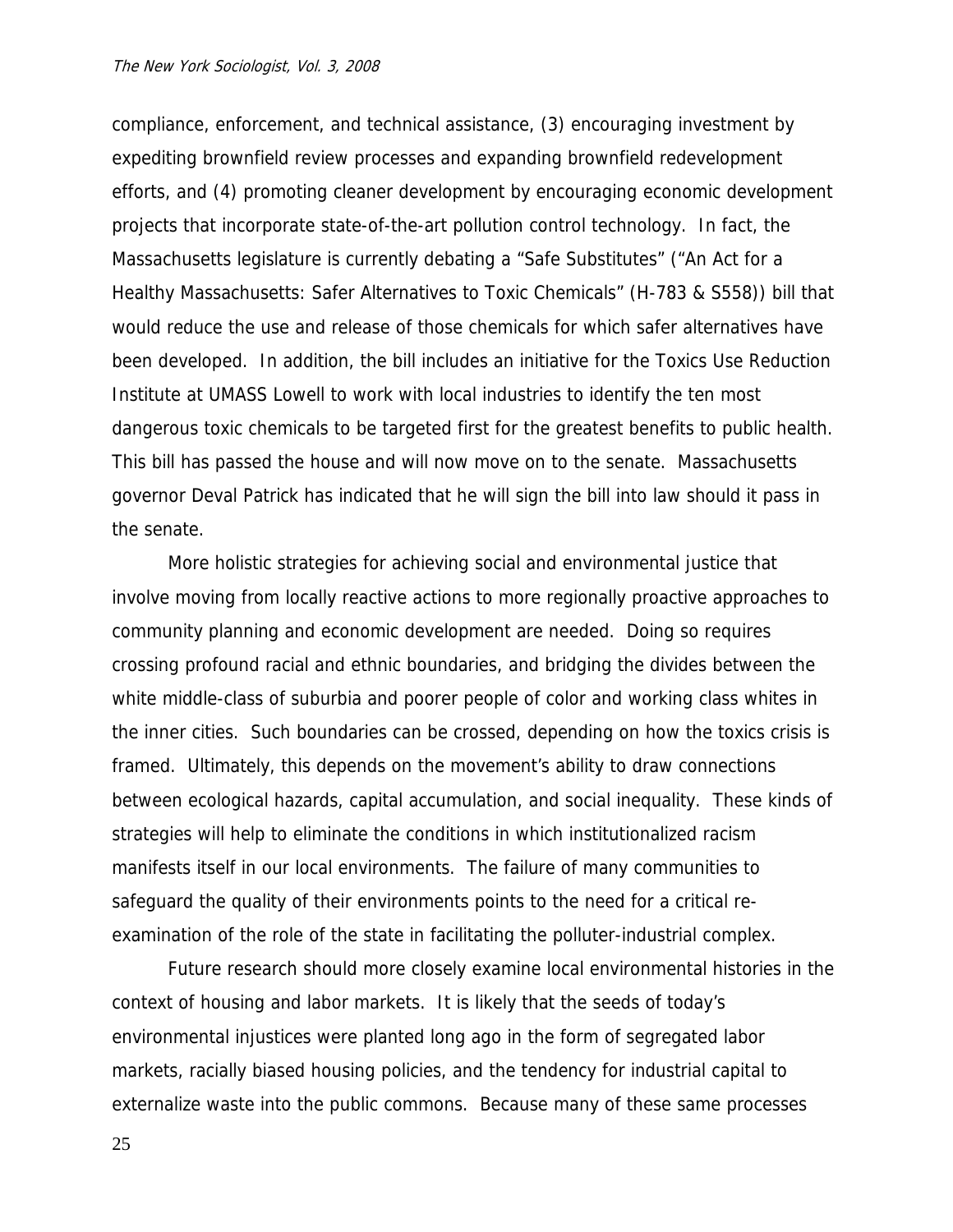continue today (by either de jure or de facto forces), it is in the interest of sociologists to develop more theoretically sophisticated understandings of the connections between structural forces and local experiences.

## **REFERENCES**

- Anderton, Douglas.
- 1994. "Hazardous Waste Facilities: 'Environmental Equity' Issues in Metropolitan Areas." Evaluation Review 18 (2):123-140.
- Been, Vicki.
- 1994. "Locally Undesirable Land Uses in Minority Neighborhoods: Disproportionate Siting or Market Dynamics?" Yale Law Journal (103):1383.
- Been, Vicki and Francis Gupta.
- 1997. "Coming to the Nuisance or Going to the Barrio? A Longitudinal Analysis of Environmental Justice Claims." Ecology Law Quarterly 24 (1):1-56.

Bryant, Bunyan (ed.).

- 1995. Environmental Justice: Issues, Policies, and Solutions. Washington, D.C.: Island Press.
- Bullard, Robert. 2003. Crisis (The New). 110 (1):24-26.

Chase, Bobbi.

- 2004. "Environmental Racism in New York State," Citizens Environmental Coalition, Albany, NY.
- Faber, Daniel and Eric J. Krieg.
- 2002. "Unequal Exposure to Ecological Hazards: Environmental Injustices in the Commonwealth of Massachusetts." Environmental Health Perspectives 110 (Supplement 2):277-288.

Goffman, Erving.

1974. Frame Analysis: An Essay on the Organization of Experience. New York, NY: Harper and Row.

Goldman, Mark.

1983. High Hopes: The Rise and Decline of Buffalo, New York, SUNY Press, Albany.

Krieg, Eric J..

- 1998a. "The Two Faces of Toxic Waste: Trends in the Spread of Environmental Hazards." Sociological Forum 13 (1):3- 20.
- 2005. "Race and Environmental Justice in Buffalo, NY: A Historical and Zip Code Analysis of Ecological Hazards," Society and Natural Resources, Volume 18, Number 3, pp.199-213.

1977. Capital: A Critique of Political Economy (Frederick Engels, ed.), New York: International Publishers (Original work published in 1867).

Mohai, Paul and Robin Saha.

2003. "Reassessing Race and Class Disparities in Environmental Justice Research Using Distance-Based Methods." Paper presented at the American Sociological Association, August.

O'Connor, James.

1988. Capitalism, Nature, Socialism: A Theoretical Introduction. Capitalism, Nature, Socialism 1, Fall.

Pastor, Manuel Jr.; Jim Sadd; and John Hipp.

2001. "Which Came First: Toxic Facilities, Minority Move-In, and Environmental Justice." Journal of Urban Affairs 23  $(1):1.$ 

Marx, Karl.